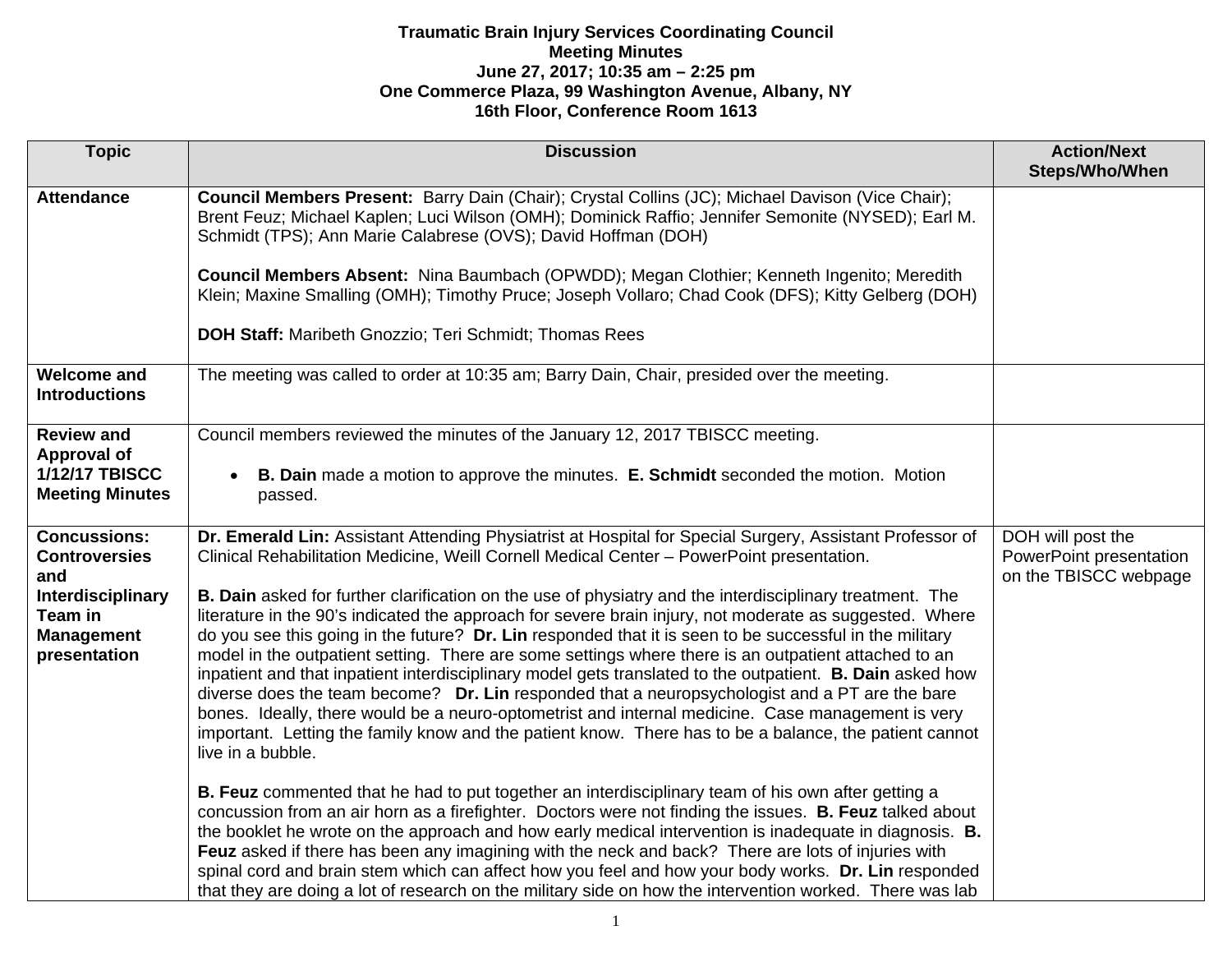|                               | work on cortisol levels, MRI's, it is a lot for the average consumer. After an acute concussion, they<br>have seen an increase in cortisone. B. Feuz suggested there should be a functional third scan after the<br>CT and MRI to look at grey matter function. Dr. Lin responded that in terms of sports-related<br>concussions and active duty service members the concussions were much more straight forward.              |                                                            |
|-------------------------------|--------------------------------------------------------------------------------------------------------------------------------------------------------------------------------------------------------------------------------------------------------------------------------------------------------------------------------------------------------------------------------------------------------------------------------|------------------------------------------------------------|
|                               | Anne Marie Todd (member of the public) asked to elaborate what the ICD-10 is and what is<br>pathophysiology? Dr. Lin responded that the ICD-10 is a system used in medicine for coding and<br>billing. Pathophysiology is the neurobiology of what happens after an injury. It is the physical<br>manifestation of the incident. Anne Marie Todd suggested it would be useful to have an index of<br>frequently used acronyms. |                                                            |
|                               | D. Hoffman commented that there might be a lot of valuable information in the Berlin Consensus<br>Statement that is not understood in some important fields such as pediatrics, emergency rooms, etc.<br>Would it be useful to distribute the Berlin Consensus Statement? Dr. Lin responded yes, it just came<br>out recently and having DOH behind the initiative would be great.                                             |                                                            |
|                               | <b>B. Dain</b> made the suggestion for the Department to distribute the Berlin Consensus Statement to the<br>public. B. Dain made a motion to have the Department disseminate. E. Schmidt seconded the motion.<br>Motion passed.                                                                                                                                                                                               | DOH will post the Berlin<br>study on the TBISCC<br>webpage |
| <b>Waiver Carve-out</b>       | B. Dain distributed NYS TBISCC Subcommittee: TBI/NHTD Waiver Transition (one-sided document).                                                                                                                                                                                                                                                                                                                                  |                                                            |
| <b>Subcommittee</b>           |                                                                                                                                                                                                                                                                                                                                                                                                                                |                                                            |
| <b>Update and</b>             | B. Dain reported that the waiver carve-out subcommittee has met and has some recommendations for                                                                                                                                                                                                                                                                                                                               |                                                            |
| <b>Review of</b><br>Recommen- | the Council and the public as well. B. Dain asked the Council to approve the recommendation and then<br>bring it to the Commissioner asking not to move waiver services into Managed Care.                                                                                                                                                                                                                                     |                                                            |
| dations                       |                                                                                                                                                                                                                                                                                                                                                                                                                                |                                                            |
|                               | M. Kaplen commented that this document is inadequate at this time to submit on behalf of the Council                                                                                                                                                                                                                                                                                                                           |                                                            |
|                               | because it lacks the backup findings of fact and history of transition. It would make no sense to an                                                                                                                                                                                                                                                                                                                           |                                                            |
|                               | uninformed individual reading it. M. Kaplen suggested the document go back to the Council for review.                                                                                                                                                                                                                                                                                                                          |                                                            |
|                               | B. Dain responded that the backup is supported by bullet number 1. Also, Public Health Law §2741<br>which supports these recommendations. Bullet number 3 was taken from NYS Law for TBI of 1994. B.                                                                                                                                                                                                                           |                                                            |
|                               | Dain quoted bullet "Inability of the DOH to effectively establish a program within managed care that is                                                                                                                                                                                                                                                                                                                        |                                                            |
|                               | substantially comparable to the NYS TBI waiver program in 2015 as supported by the stake holder                                                                                                                                                                                                                                                                                                                                |                                                            |
|                               | letter/recommendations issued by the Brain Injury Association of New York". This was submitted to                                                                                                                                                                                                                                                                                                                              |                                                            |
|                               | Council members in March 2017. The committee approved this in 2015. M. Kaplen responded that he                                                                                                                                                                                                                                                                                                                                |                                                            |
|                               | respectfully disagrees and these are general and uninformative summaries that need further delineation<br>in a report. M. Kaplen asked how is bullet number 3 different from the TBI waiver program itself in                                                                                                                                                                                                                  |                                                            |
|                               | terms of a comprehensive statewide program? M. Kaplen suggested it should say services provided                                                                                                                                                                                                                                                                                                                                |                                                            |
|                               | under the waiver should be offered to individuals not eligible for the waiver program. If not Medicaid                                                                                                                                                                                                                                                                                                                         |                                                            |
|                               | eligible, you cannot be on the waiver. Services should be eligible to all public that are injured. M.                                                                                                                                                                                                                                                                                                                          |                                                            |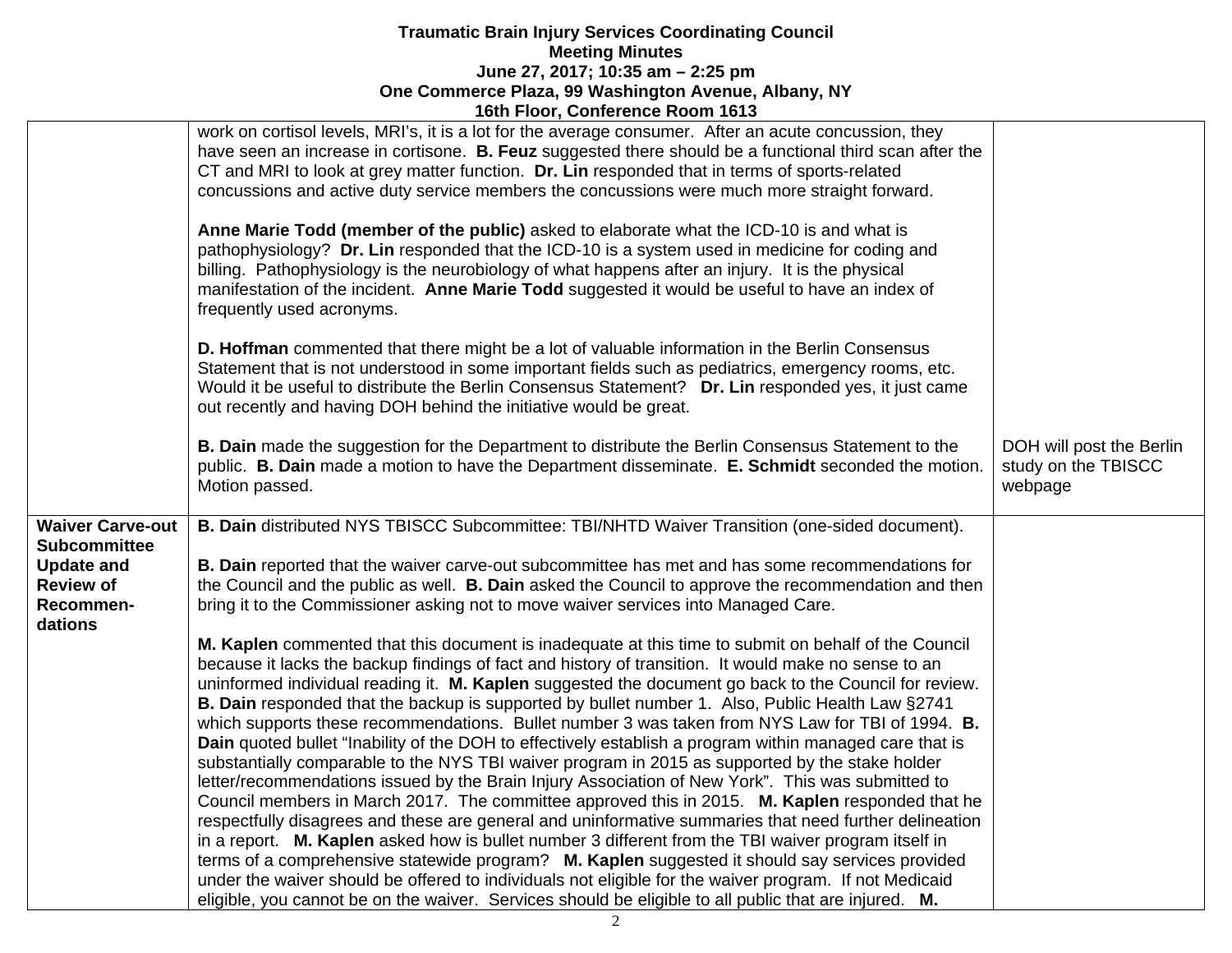|                                                    | Kaplen suggested this document needs more work before approval. B. Dain responded that the<br>BIANYS comments, the HPA (Health Plan Association) 2016 budget priorities, 2017 memorandum and<br>Managed Care provider representatives all support a carve-out from Managed Care. M. Kaplen made<br>a motion to table this document and move it back to the committee for findings of fact to support the<br>bullet point conclusions. M. Davison commented that it sounds like the Council is closer to agreeing to<br>the document than voting to table it. M. Davison asked if there is a mechanism to bring some of the<br>documents B. Dain referenced as an attachment to the document? <b>B. Dain</b> commented that the<br>documents referenced would be an attachment to the recommendation. B. Dain reminded the Council<br>that there is a motion on the floor to table to the subcommittee for supporting documents. No second to<br>motion. The motion will not carry. <b>B. Dain</b> made a motion to submit the document with supporting<br>documents mentioned. B. Feuz seconded the motion. All in favor - Opposed 0; Abstain 2 (D. Hoffman<br>and M. Kaplen). Motion passed.                                                                                                                                                                                    |  |
|----------------------------------------------------|----------------------------------------------------------------------------------------------------------------------------------------------------------------------------------------------------------------------------------------------------------------------------------------------------------------------------------------------------------------------------------------------------------------------------------------------------------------------------------------------------------------------------------------------------------------------------------------------------------------------------------------------------------------------------------------------------------------------------------------------------------------------------------------------------------------------------------------------------------------------------------------------------------------------------------------------------------------------------------------------------------------------------------------------------------------------------------------------------------------------------------------------------------------------------------------------------------------------------------------------------------------------------------------------------------------------------------------------------------------------------------|--|
|                                                    | B. Dain distributed NYS TBISCC Subcommittee: Repatriation (double-sided document).                                                                                                                                                                                                                                                                                                                                                                                                                                                                                                                                                                                                                                                                                                                                                                                                                                                                                                                                                                                                                                                                                                                                                                                                                                                                                               |  |
|                                                    | <b>B. Dain</b> explained that this subcommittee was developed out of the passion and commitment of Kim<br>Lawrence and Kahrmann Advocacy. There is a need for repatriation. This document is the committees<br>first stab at recommendations to this Council. There are areas of the Public Health Law that have not<br>been complied with by NYS and it is recommended that they do comply. M. Kaplen commented that<br>this document also lacks supporting documentation and findings of fact. M. Davison commented that<br>he agreed with the lack of facts and suggested this document needs more work. <b>B. Dain</b> responded<br>that this is preliminary and what they are looking for is a support of the concept. <b>B. Dain</b> asked if<br>members of State agencies could identify people living in out of state nursing homes who have a brain<br>injury? D. Hoffman commented that it is unknown how many New Yorkers are placed out of state who<br>have private insurance or are private pay and the Department has no means for gaining that<br>information. The Department can only track those individuals who are Medicaid eligible. B. Dain made<br>a motion that the Council recommends to the subcommittee to continue its work on repatriation. <b>B.</b><br>Feuz seconded the motion. All in favor – Opposed 0; Abstain 1 (D. Hoffman). Motion passed. |  |
| <b>OMH Updates</b>                                 | B. Dain introduced Luci Wilson representing Maxine Smalling (OMH).                                                                                                                                                                                                                                                                                                                                                                                                                                                                                                                                                                                                                                                                                                                                                                                                                                                                                                                                                                                                                                                                                                                                                                                                                                                                                                               |  |
|                                                    | L. Wilson provided an update on the Tele-Echo Project. Kick off meeting was on 6/8/17. First virtual<br>clinic is today. There are 28 nursing homes participating and 19 community mental health nurses from<br>across the state participating in virtual clinics every two weeks. OMH is also open to partnering with the<br>Council on initiatives.                                                                                                                                                                                                                                                                                                                                                                                                                                                                                                                                                                                                                                                                                                                                                                                                                                                                                                                                                                                                                            |  |
| <b>Break for lunch</b><br>12:10 pm $-$ 12:51<br>pm |                                                                                                                                                                                                                                                                                                                                                                                                                                                                                                                                                                                                                                                                                                                                                                                                                                                                                                                                                                                                                                                                                                                                                                                                                                                                                                                                                                                  |  |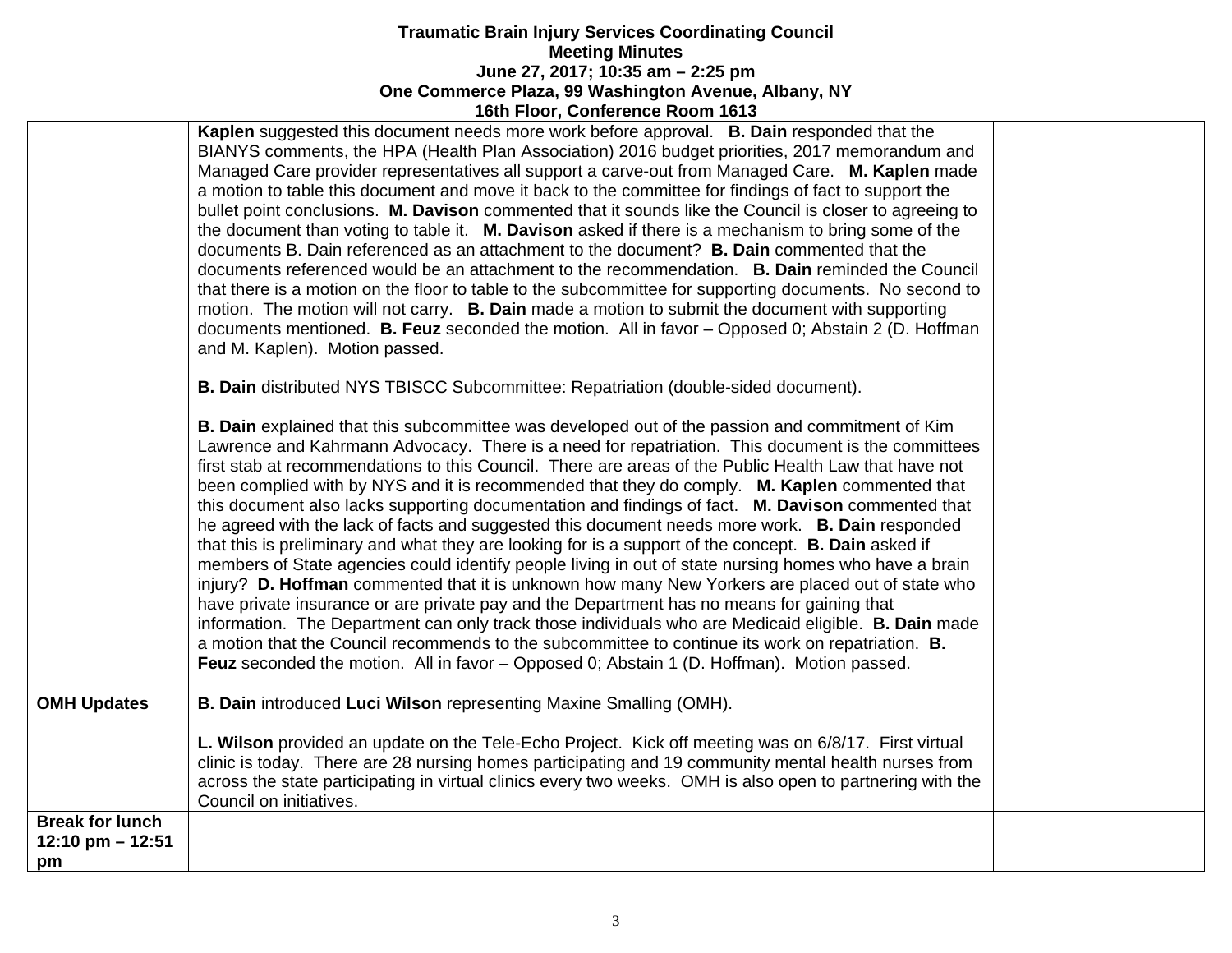|                     | <b>10th Floor, Connerence Room 1013</b>                                                                       |  |
|---------------------|---------------------------------------------------------------------------------------------------------------|--|
| <b>Concussion</b>   | Dr. Andrew Hess: Co-chair, Concussion Management Committee, Retired Pediatric Psychologist,                   |  |
| <b>Management</b>   | <b>Sunnyview Rehabilitation Hospital</b>                                                                      |  |
| <b>Subcommittee</b> | Materials: SCAT5 (Sport Concussion Assessment Tool – 5 <sup>th</sup> Edition); Leaders and Laggards: Tackling |  |
| <b>Report and</b>   | State Legislative Responses to The Youth Sports Concussion Epidemic; and The Network for Public               |  |
| <b>Update</b>       | Health Law: Summary Matrix of State Laws Addressing Concussions in Youth Sports.                              |  |
|                     |                                                                                                               |  |
|                     | Dr. Hess provided information and updates on the concussion initiative. Dr. Hess reports there is a           |  |
|                     | preponderance of scientific evidence to make a diagnosis (Evidence-based recommendations vs.                  |  |
|                     | evidence-inspired recommendations) however, for children and adolescents there is not sufficient data.        |  |
|                     | Children/adolescents need to return to learn/return to school before they can return to sport. Only 20-       |  |
|                     | 25% of concussions are sports related. The State Education Department started an initiative to                |  |
|                     | review/re-write guidelines/guidance for districts using the Berlin guidelines. The CDC will be issuing        |  |
|                     | guidelines within 12 months regarding pediatric diagnosis and recommendations. Dr. Hess asked:                |  |
|                     | Where does New York stand as a leader in concussion management? New York has some of the best                 |  |
|                     | research institutions in the country: NYU, Cornell, University at Buffalo, etc. The National Center for       |  |
|                     | Public Health Law's most recent update was in March 2016. According to the matrix, New York is one            |  |
|                     | of 30 states that has not updated its concussion guidelines. The Center is working to provide an update       |  |
|                     | to laws in 2017. There is an article in the Fordham Law Review which categorized the 50 states on             |  |
|                     | their strength of the Concussion Management Act. The article looked at states who are leaders, those          |  |
|                     | that used the Lystedt Law for guidance and those who are lagging. New York was put in the "loafer"            |  |
|                     | category. The study also looked at primary prevention (use a helmet to avoid the accident/injury) and         |  |
|                     | secondary prevention (managing the after effects). Dr. Hess commented that he believed New York               |  |
|                     | could do better. Dr. Hess discussed developing return to learn protocols, updating the Concussion             |  |
|                     | Management Act at the State Education Department and educating teachers, guidance counselors and              |  |
|                     | parents. B. Feuz suggested reviewing the CDC's Heads Up program. D. Raffio commented that                     |  |
|                     | people do not know where to get information. M. Kaplen commented that baseline testing should be              |  |
|                     | incorporated into the TBI diagnosis and considered preventative pediatric care, therefore insurance           |  |
|                     | companies would cover it. Also, the State's Concussion Management Act should look expand not only             |  |
|                     | to address student athletes but little league, pop warner, etc. D. Hoffman commented that since the           |  |
|                     | Affordable Care Act (ACA), all preventative care must be presented to a national group that determines        |  |
|                     | whether it is rated high enough to be required and covered by a plan as preventative care. Dr. Hess           |  |
|                     | responded that neither the Berlin consensus nor the CDC supports baseline testing.                            |  |
|                     |                                                                                                               |  |
|                     | <b>B. Dain</b> commented that the committee may be interested in being involved with developing stronger      |  |
|                     | protocols and requirements for youth sports outside of school (public facilities). Motion regarding the       |  |
|                     | expansion of current legislation, return to learn protocols, surveillance models, increased education for     |  |
|                     | coaches, field managers and teachers and universal testing? Dr. Hess responded that a motion is not           |  |
|                     | warranted. If there is a motion it should be to have a representative from the State Education                |  |
|                     | Department attend a TBISCC meeting to share what their anticipating to change/update. <b>B. Dain</b>          |  |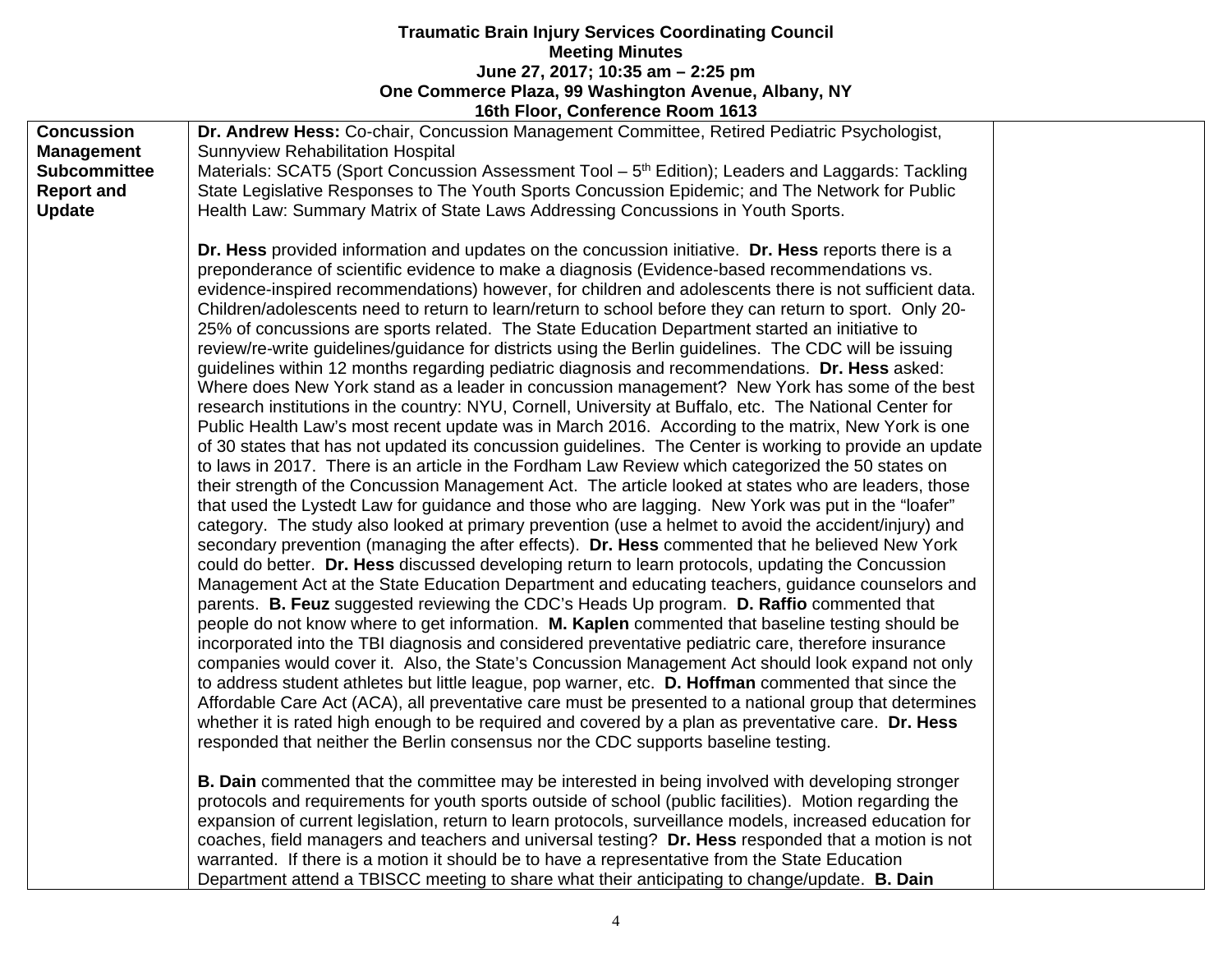|                                        | <b>POLITIOUR, CONTEIGNCE NOONE TOTS</b>                                                                                                                                                                                                                                                                                                                                                                                                                                                                                                                                                                                                                                                                                                                                                                                                                                                                                                                                                                                                                                                                                                                                                                                                                                                                                                                                                                                                                                                                                                                                                                                                      |  |
|----------------------------------------|----------------------------------------------------------------------------------------------------------------------------------------------------------------------------------------------------------------------------------------------------------------------------------------------------------------------------------------------------------------------------------------------------------------------------------------------------------------------------------------------------------------------------------------------------------------------------------------------------------------------------------------------------------------------------------------------------------------------------------------------------------------------------------------------------------------------------------------------------------------------------------------------------------------------------------------------------------------------------------------------------------------------------------------------------------------------------------------------------------------------------------------------------------------------------------------------------------------------------------------------------------------------------------------------------------------------------------------------------------------------------------------------------------------------------------------------------------------------------------------------------------------------------------------------------------------------------------------------------------------------------------------------|--|
|                                        | agreed there is no need for a motion. <b>B. Dain</b> and <b>D. Hoffman</b> will contact SED to request a<br>representative attend a TBISCC meeting.                                                                                                                                                                                                                                                                                                                                                                                                                                                                                                                                                                                                                                                                                                                                                                                                                                                                                                                                                                                                                                                                                                                                                                                                                                                                                                                                                                                                                                                                                          |  |
| <b>Public Comment</b>                  | Bob Rothberg (member of the public, father of TBI survivor) commented on UAS concerns and the<br>IPRO presentation at an earlier TBISCC meeting. There needs to be an addendum for cognitive<br>abilities. IPRO said that 9-10% of the time the assessor should have been assessing the person at a<br>higher level. IPRO looked at records only, they did not interview people. They also looked at the 3-day<br>window period and Inter-RAI can only validate within the 3-day window. There are discrepancies<br>between the UAS, IPRO and Inter-RAI in regard to the statistics. The IPRO study is not a validation of<br>the UAS tool, but a validation of the assessor performing the tool. UAS does not evaluate everyday<br>living such as opening mail. If a person fails the UAS, the State is allowing a clinical specialist to<br>interview the person. Will there be a specialist available because they will only get paid Medicaid rates?<br>Bob Rothberg asked if it is true that the Department has submitted for CMS approval without any<br>addendums? D. Hoffman responded that the Department asked for the UAS to be approved in 2014.<br>It is different tool than it is today. The Department is waiting for approval from CMS of all changes<br>made to the TBI application and if Inter-RAI suggests a cognitive assessment the Department will follow<br>their suggestion.                                                                                                                                                                                                                                        |  |
| <b>TBISCC</b>                          | Peter Kahrmann (member of the public, advocate) asked why the UAS is used for TBI when it does not<br>measure cognitive abilities? Peter Kahrmann reported that Kahrmann Advocacy Coalition is drafting a<br>plan for repatriation and anyone is welcome to participate.<br>Traci Allen (member of the public, Alliance of NHTD and TBI Providers) commented that the IPRO<br>study suggested a cognitive add-on and the Department said it is committed to make changes, but it is<br>yet to be seen. The TBI Waiver has been on extension since 2013 and was submitted prior to the<br>public comment rules. Cost Reporting, UAS and Conflict of Interest (COI) are the biggest<br>changes/issues. The Alliance has reached out to CMS and the Department regarding COI and Service<br>Coordination (The Alliance letter to CMS dated 6/9/17). Traci Allen requested that the Council<br>formally request from the Department input into what is included in the COI transition plan. D. Hoffman<br>responded that COI is not a New York State rule but a federal rule. The Department is working with<br>CMS on a Corrective Action Plan to be in compliance with the federal rule that was put forth in 2014.<br>The TBI Waiver has been in temporary extension since before the rule. The Department is anticipating<br>the 5-year TBI Waiver approval within the next week. Traci Allen provided the Department with a copy<br>of The Alliance letter dated 6/9/17. B. Dain responded that the information will be reviewed.<br>B. Dain announced that he will not be seeking reelection for Council Chair. The Council will put out a |  |
| <b>Member/Agency</b><br><b>Updates</b> | request to any interested person that would like to serve as chair person. The Council has received an<br>interest from Dominick Raffio with a bio to review. The next TBISCC meeting is 10/3/17, at which time<br>the Council will vote.                                                                                                                                                                                                                                                                                                                                                                                                                                                                                                                                                                                                                                                                                                                                                                                                                                                                                                                                                                                                                                                                                                                                                                                                                                                                                                                                                                                                    |  |